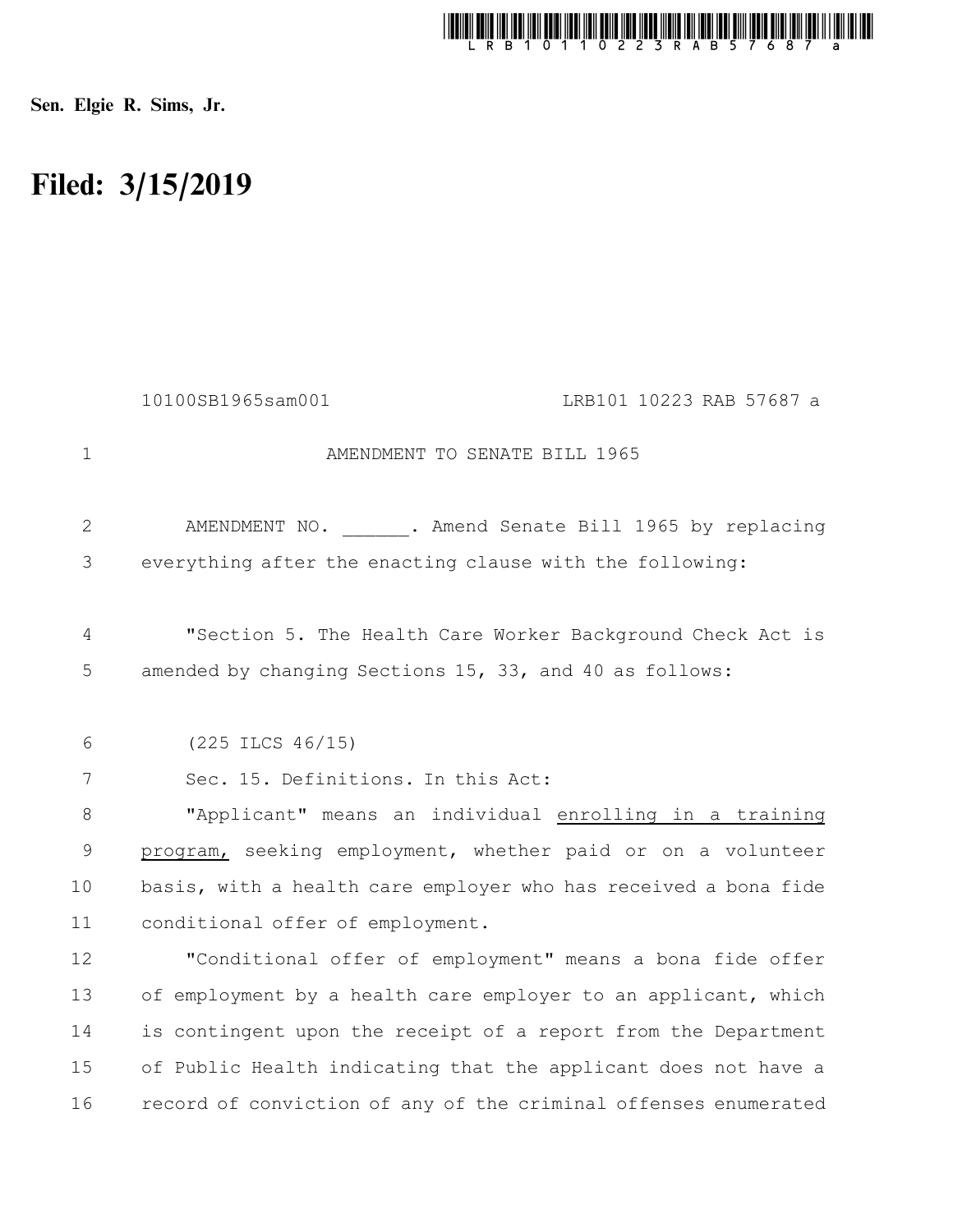in Section 25. 1

2

"Department" means the Department of Public Health.

"Direct care" means the provision of nursing care or assistance with feeding, dressing, movement, bathing, toileting, or other personal needs, including home services as defined in the Home Health, Home Services, and Home Nursing Agency Licensing Act. The entity responsible for inspecting and licensing, certifying, or registering the health care employer may, by administrative rule, prescribe guidelines for interpreting this definition with regard to the health care employers that it licenses. 3 4 5 6 7 8 9 10 11

"Director" means the Director of Public Health. 12

"Disqualifying offenses" means those offenses set forth in Section 25 of this Act. 13 14

"Employee" means any individual hired, employed, or retained, whether paid or on a volunteer basis, to which this Act applies. 15 16 17

"Finding" means the Department's determination of whether an allegation is verified and substantiated. 18 19

"Fingerprint-based criminal history records check" means a livescan fingerprint-based criminal history records check submitted as a fee applicant inquiry in the form and manner prescribed by the Department of State Police. 20 21 22 23

24

"Health care employer" means:

(1) the owner or licensee of any of the following: (i) a community living facility, as defined in the 25 26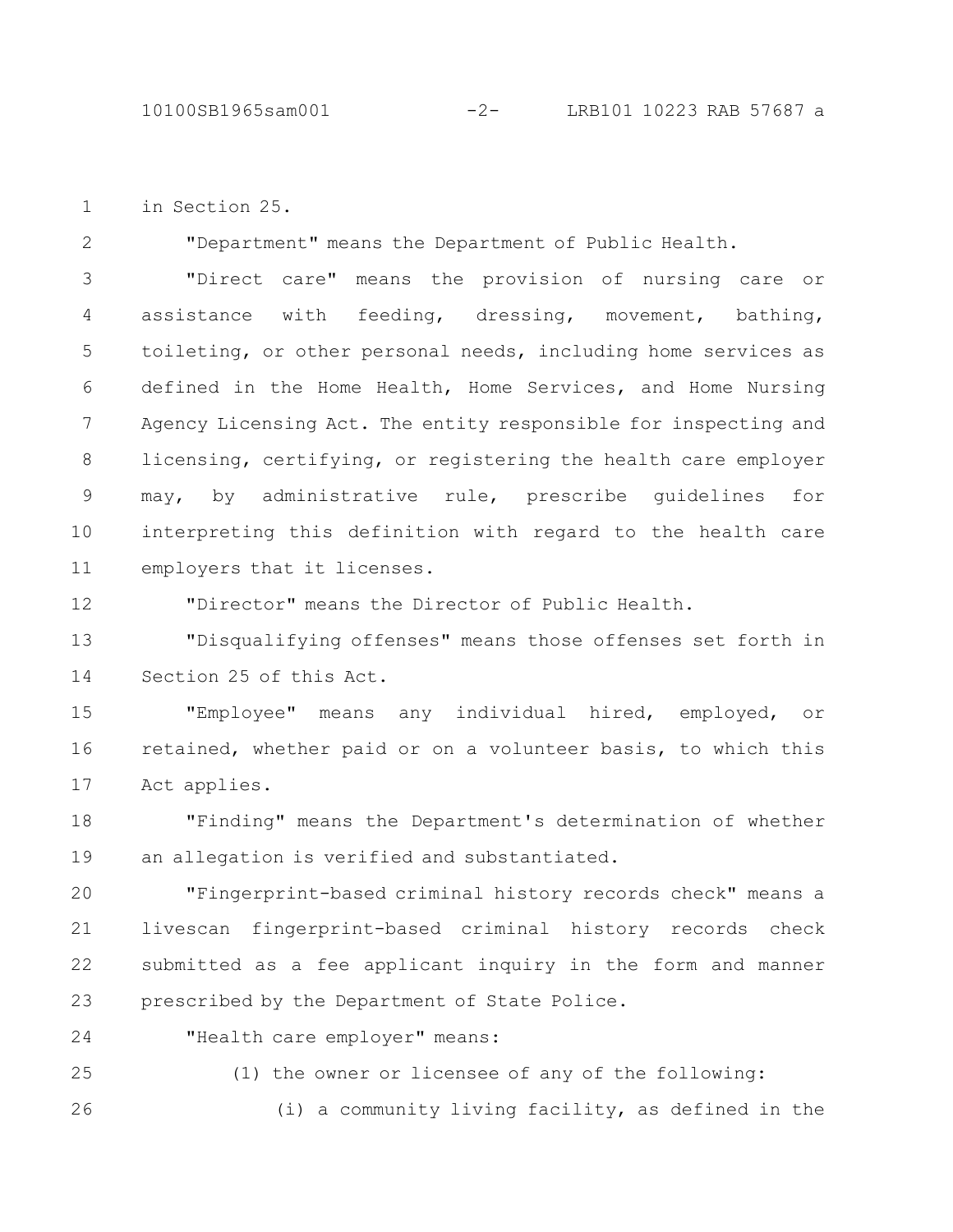Community Living Facilities Act; (ii) a life care facility, as defined in the Life Care Facilities Act; (iii) a long-term care facility; (iv) a home health agency, home services agency, or home nursing agency as defined in the Home Health, Home Services, and Home Nursing Agency Licensing Act; (v) a hospice care program or volunteer hospice program, as defined in the Hospice Program Licensing Act; (vi) a hospital, as defined in the Hospital Licensing Act; (vii) (blank); (viii) a nurse agency, as defined in the Nurse Agency Licensing Act; (ix) a respite care provider, as defined in the Respite Program Act; (ix-a) an establishment licensed under the Assisted Living and Shared Housing Act; (x) a supportive living program, as defined in the Illinois Public Aid Code; (xi) early childhood intervention programs as described in 59 Ill. Adm. Code 121; (xii) the University of Illinois Hospital, Chicago; (xiii) programs funded by the Department on Aging 1 2 3 4 5 6 7 8 9 10 11 12 13 14 15 16 17 18 19 20 21 22 23 24 25 26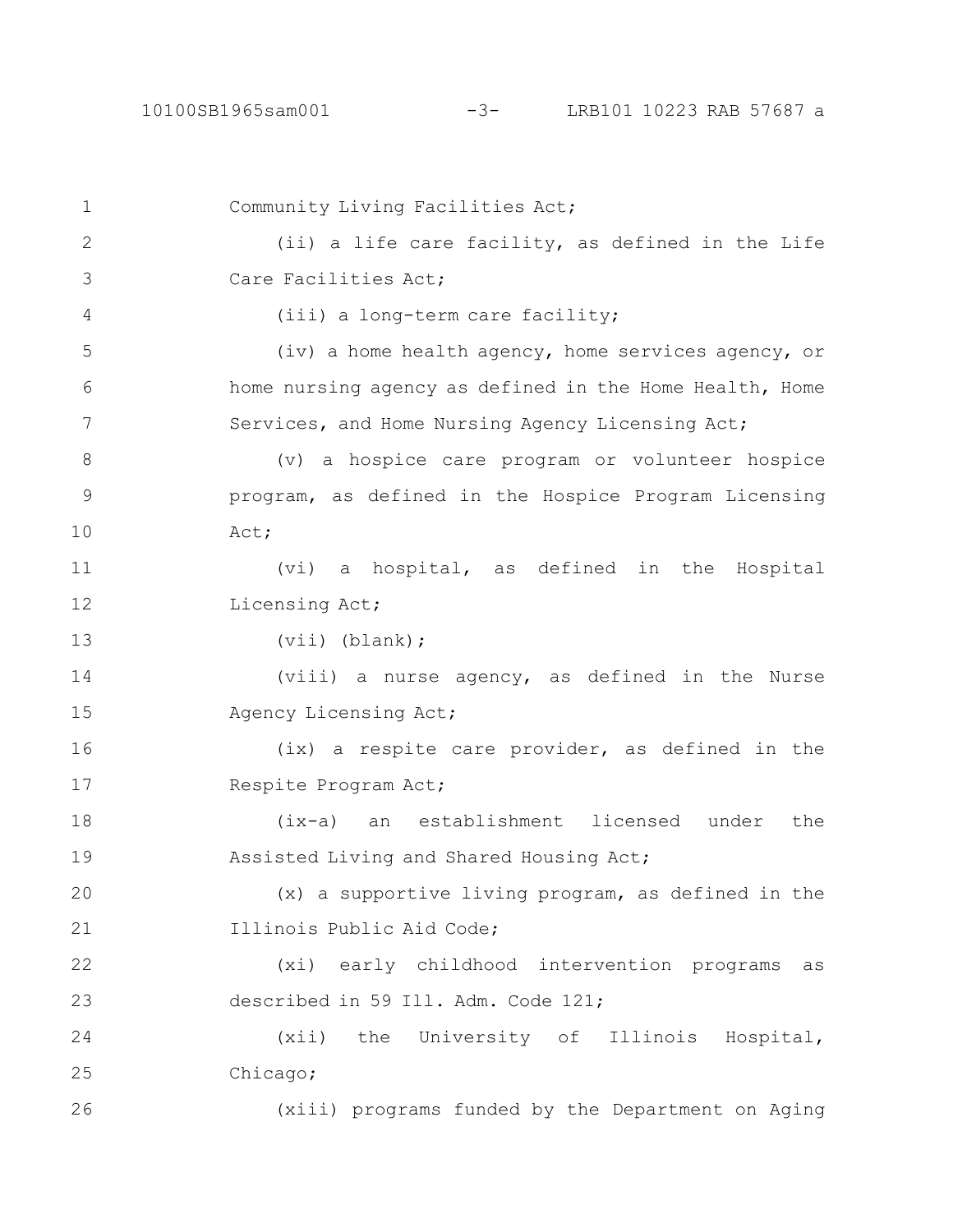26

## 10100SB1965sam001 -4- LRB101 10223 RAB 57687 a

through the Community Care Program; (xiv) programs certified to participate in the Supportive Living Program authorized pursuant to Section 5-5.01a of the Illinois Public Aid Code; (xv) programs listed by the Emergency Medical Services (EMS) Systems Act as Freestanding Emergency Centers; (xvi) locations licensed under the Alternative Health Care Delivery Act; (2) a day training program certified by the Department of Human Services; (3) a community integrated living arrangement operated by a community mental health and developmental service agency, as defined in the Community-Integrated Living Arrangements Licensing and Certification Act; or (4) the State Long Term Care Ombudsman Program, including any regional long term care ombudsman programs under Section 4.04 of the Illinois Act on the Aging, only for the purpose of securing background checks. "Initiate" means obtaining from a student, applicant, or employee his or her social security number, demographics, a disclosure statement, and an authorization for the Department of Public Health or its designee to request a fingerprint-based criminal history records check; transmitting this information electronically to the Department of Public Health; conducting 1 2 3 4 5 6 7 8 9 10 11 12 13 14 15 16 17 18 19 20 21 22 23 24 25

Internet searches on certain web sites, including without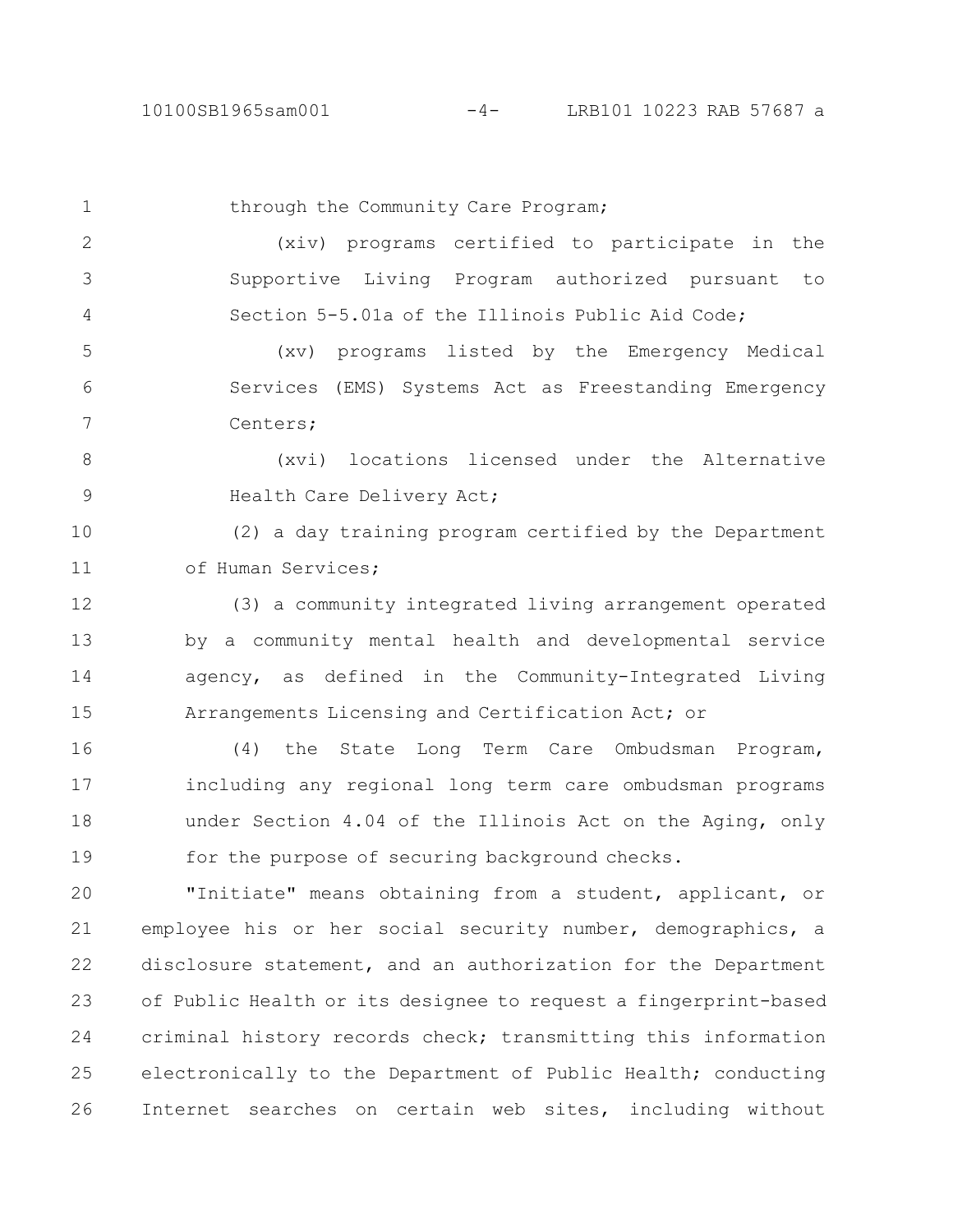10100SB1965sam001 -5- LRB101 10223 RAB 57687 a

limitation the Illinois Sex Offender Registry, the Department of Corrections' Sex Offender Search Engine, the Department of Corrections' Inmate Search Engine, the Department of Corrections Wanted Fugitives Search Engine, the National Sex Offender Public Registry, and the List of Excluded Individuals and Entities database on the website of the Health and Human Services Office of Inspector General to determine if the applicant has been adjudicated a sex offender, has been a prison inmate, or has committed Medicare or Medicaid fraud, or conducting similar searches as defined by rule; and having the student, applicant, or employee's fingerprints collected and transmitted electronically to the Department of State Police. 1 2 3 4 5 6 7 8 9 10 11 12

"Livescan vendor" means an entity whose equipment has been certified by the Department of State Police to collect an individual's demographics and inkless fingerprints and, in a manner prescribed by the Department of State Police and the Department of Public Health, electronically transmit the fingerprints and required data to the Department of State Police and a daily file of required data to the Department of Public Health. The Department of Public Health shall negotiate a contract with one or more vendors that effectively demonstrate that the vendor has 2 or more years of experience transmitting fingerprints electronically to the Department of State Police and that the vendor can successfully transmit the required data in a manner prescribed by the Department of Public Health. Vendor authorization may be further defined by 13 14 15 16 17 18 19 20 21 22 23 24 25 26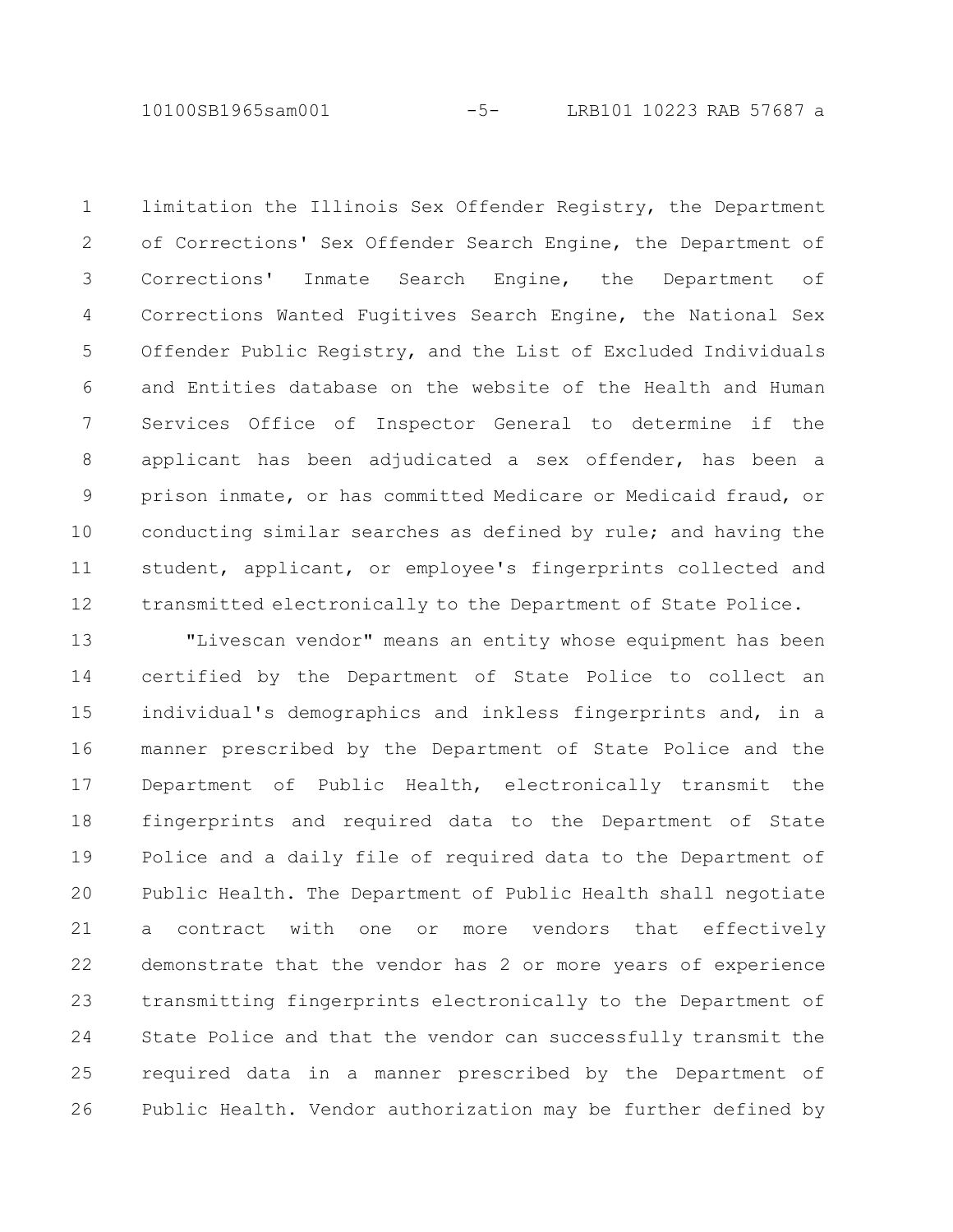10100SB1965sam001 -6- LRB101 10223 RAB 57687 a

administrative rule. 1

"Long-term care facility" means a facility licensed by the State or certified under federal law as a long-term care facility, including without limitation facilities licensed under the Nursing Home Care Act, the Specialized Mental Health Rehabilitation Act of 2013, the ID/DD Community Care Act, or the MC/DD Act, a supportive living facility, an assisted living establishment, or a shared housing establishment or registered as a board and care home. 2 3 4 5 6 7 8 9

"Resident" means a person, individual, or patient under the direct care of a health care employer or who has been provided goods or services by a health care employer. 10 11 12

(Source: P.A. 99-180, eff. 7-29-15; 100-432, eff. 8-25-17.) 13

(225 ILCS 46/33) 14

Sec. 33. Fingerprint-based criminal history records check. (a) A fingerprint-based criminal history records check is not required for health care employees who have been continuously employed by a health care employer since October 1, 2007, have met the requirements for criminal history background checks prior to October 1, 2007, and have no disqualifying convictions or requested and received a waiver of those disqualifying convictions. These employees shall be retained on the Health Care Worker Registry as long as they remain active. Nothing in this subsection (a) shall be construed to prohibit a health care employer from initiating a 15 16 17 18 19 20 21 22 23 24 25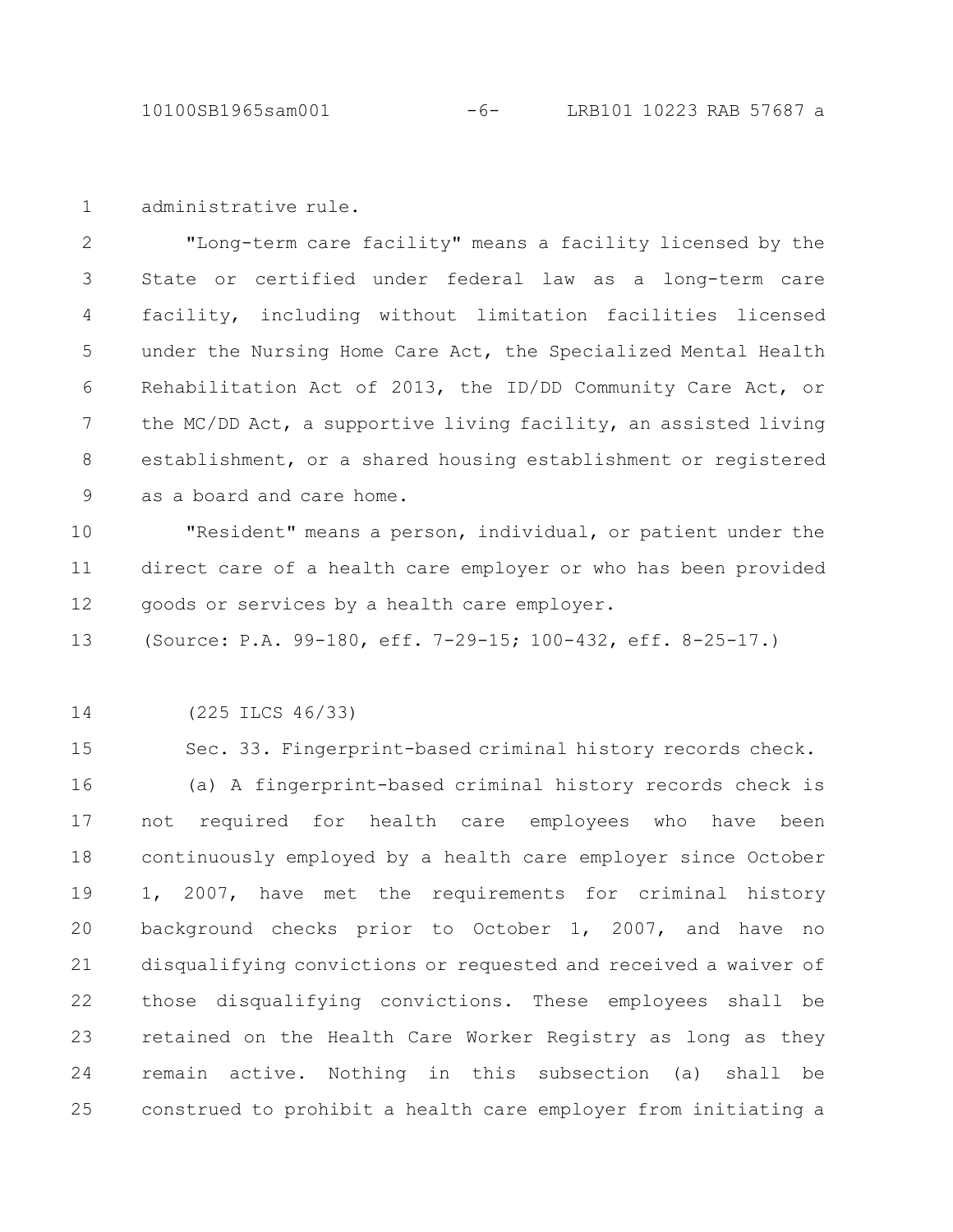10100SB1965sam001 -7- LRB101 10223 RAB 57687 a

criminal history records check for these employees. Should these employees seek a new position with a different health care employer, then a fingerprint-based criminal history records check shall be required. 1 2 3 4

(b) On October 1, 2007 or as soon thereafter as is reasonably practical, in the discretion of the Director of Public Health, and thereafter, any student, applicant, or employee who desires to be included on the Department of Public Health's Health Care Worker Registry shall authorize the Department of Public Health or its designee to request a fingerprint-based criminal history records check to determine if the individual has a conviction for a disqualifying offense. This authorization shall allow the Department of Public Health to request and receive information and assistance from any State or governmental agency. Each individual shall submit his or her fingerprints to the Department of State Police in an electronic format that complies with the form and manner for requesting and furnishing criminal history record information prescribed by the Department of State Police. The fingerprints submitted under this Section shall be checked against the fingerprint records now and hereafter filed in the Department of State Police criminal history record databases. The Department of State Police shall charge a fee for conducting the criminal history records check, which shall not exceed the actual cost of the records check. The livescan vendor may act as the designee for individuals, educational entities, or 5 6 7 8 9 10 11 12 13 14 15 16 17 18 19 20 21 22 23 24 25 26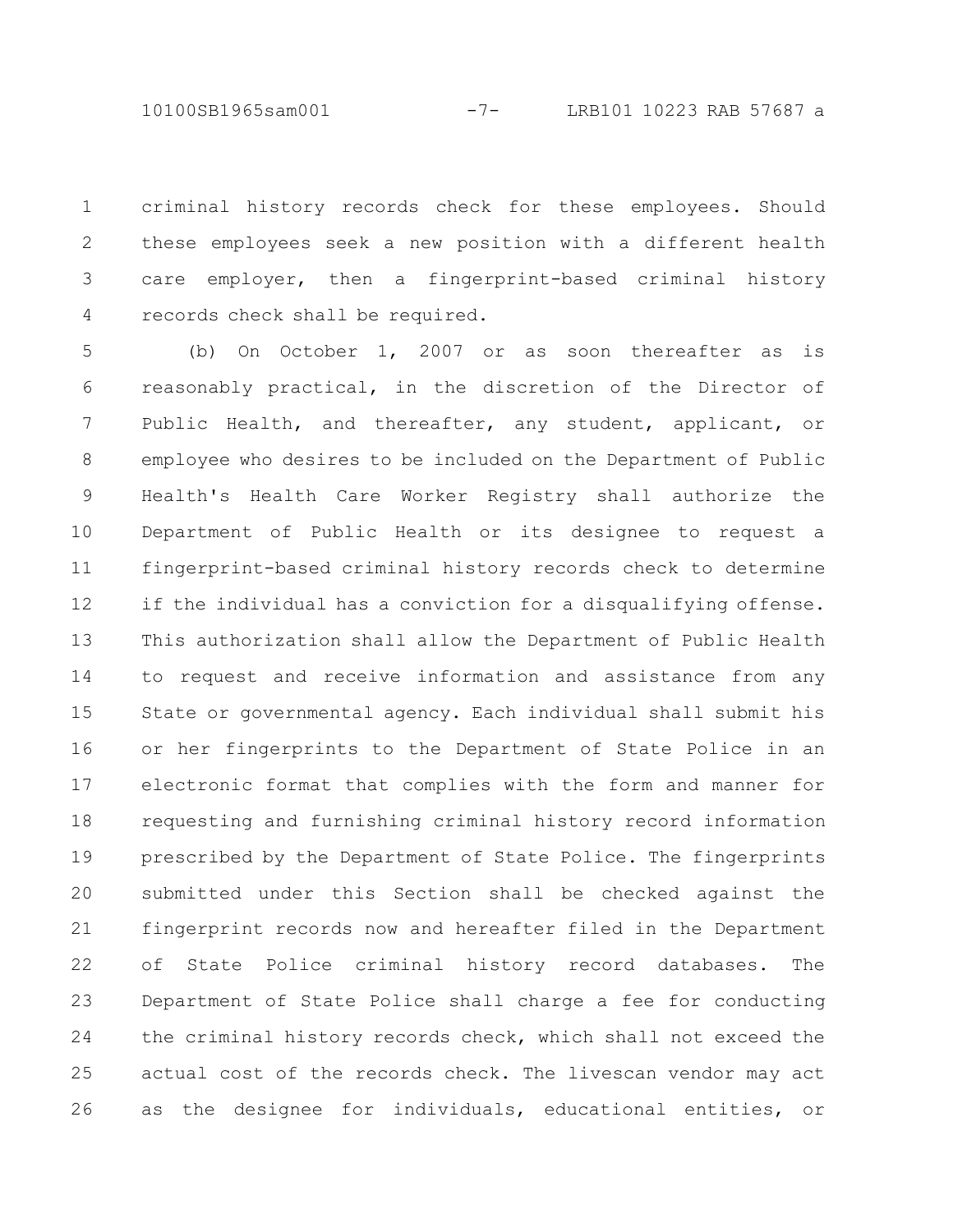10100SB1965sam001 -8- LRB101 10223 RAB 57687 a

health care employers in the collection of Department of State Police fees and deposit those fees into the State Police Services Fund. The Department of State Police shall provide information concerning any criminal convictions, now or hereafter filed, against the individual. 1 2 3 4 5

(c) On October 1, 2007 or as soon thereafter as is reasonably practical, in the discretion of the Director of Public Health, and thereafter, an educational entity, other than a secondary school, conducting a nurse aide training program shall initiate a fingerprint-based criminal history records check required by this Act prior to entry of an individual into the training program. 6 7 8 9 10 11 12

(d) On October 1, 2007 or as soon thereafter as is reasonably practical, in the discretion of the Director of Public Health, and thereafter, a health care employer who makes a conditional offer of employment to an applicant for a position as an employee shall initiate a fingerprint-based criminal history record check, requested by the Department of Public Health, on the applicant, if such a background check has not been previously conducted. Workforce intermediaries and organizations providing pro bono legal services may initiate a fingerprint-based criminal history record check if a conditional offer of employment has not been made and a background check has not been previously conducted for an individual who has a disqualifying conviction and is receiving services from a workforce intermediary or an organization 13 14 15 16 17 18 19 20 21 22 23 24 25 26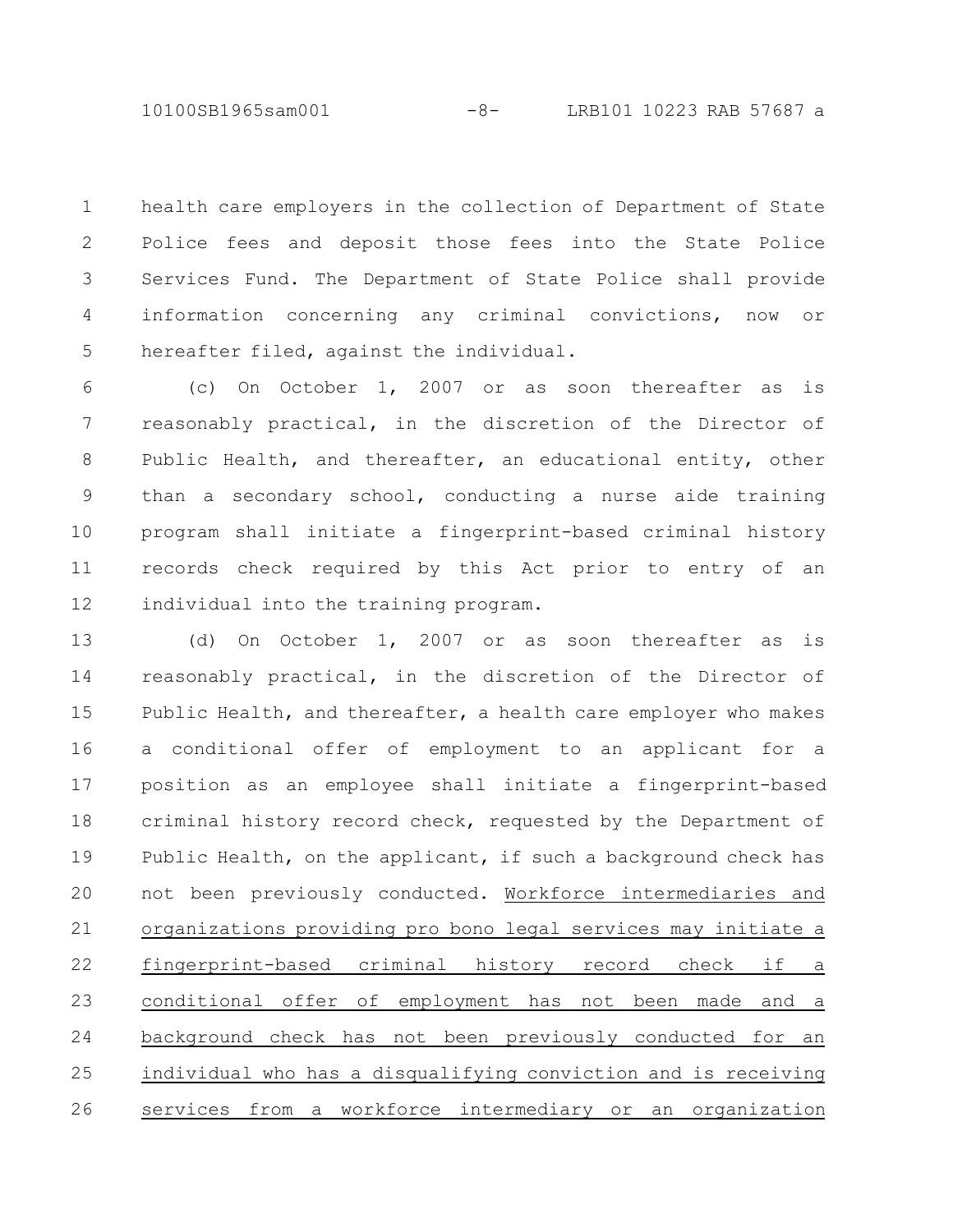1

## providing pro bono legal services.

(e) When initiating a background check requested by the Department of Public Health, an educational entity,  $\Theta$ r health care employer, workforce intermediary, or organization that provides pro bono legal services shall electronically submit to the Department of Public Health the student's, applicant's, or employee's social security number, demographics, disclosure, and authorization information in a format prescribed by the Department of Public Health within 2 working days after the authorization is secured. The student, applicant, or employee shall have his or her fingerprints collected electronically and transmitted to the Department of State Police within 10 working days. The educational entity<sub>L</sub>  $\Theta$ <sup>r</sup> health care employer<sub>L</sub> workforce intermediary, or organization that provides pro bono legal services shall transmit all necessary information and fees to the livescan vendor and Department of State Police within 10 working days after receipt of the authorization. This information and the results of the criminal history record checks shall be maintained by the Department of Public Health's Health Care Worker Registry. 2 3 4 5 6 7 8 9 10 11 12 13 14 15 16 17 18 19 20

(f) A direct care employer may initiate a fingerprint-based background check required by this Act for any of its employees, but may not use this process to initiate background checks for residents. The results of any fingerprint-based background check that is initiated with the Department as the requester shall be entered in the Health Care Worker Registry. 21 22 23 24 25 26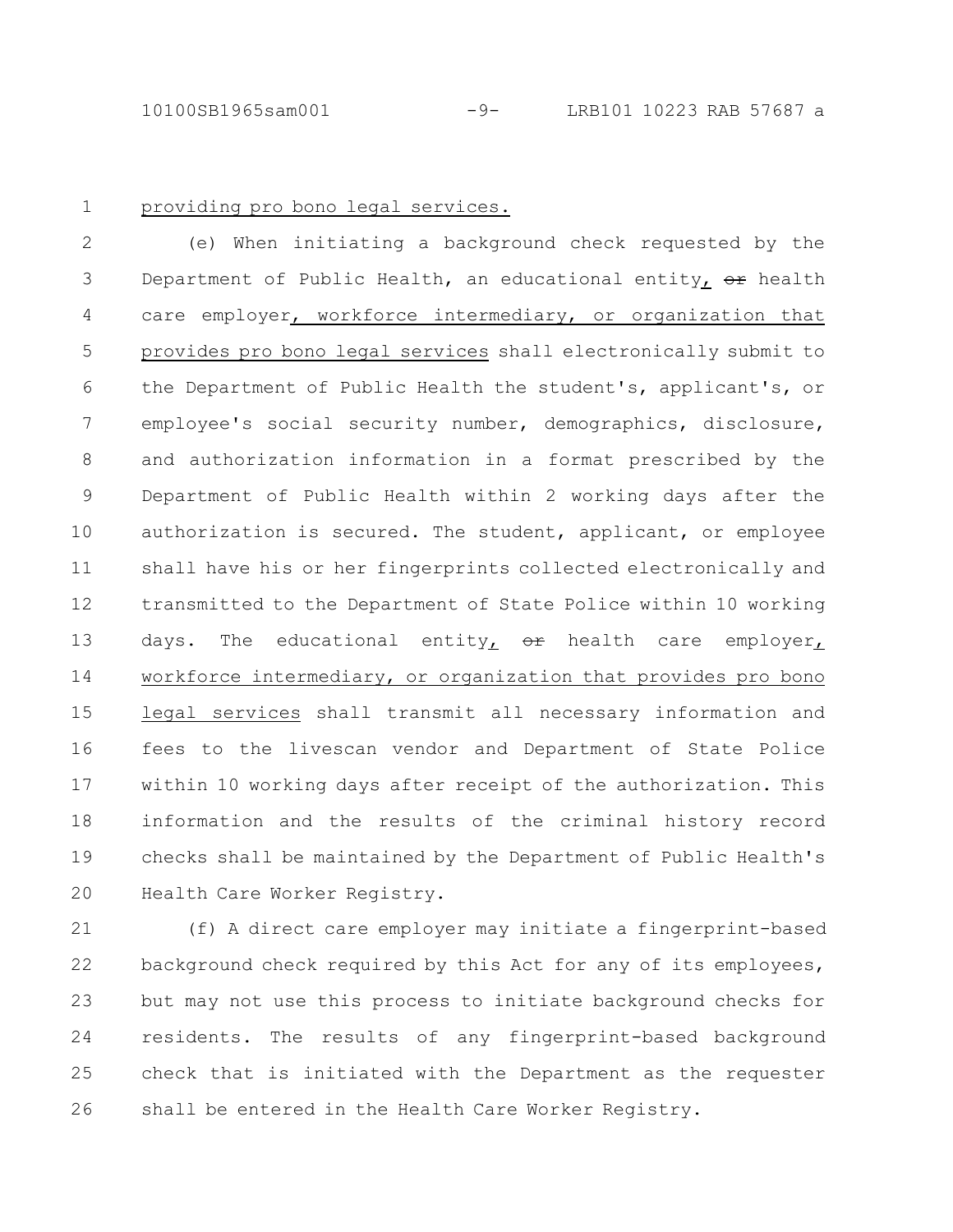10100SB1965sam001 -10- LRB101 10223 RAB 57687 a

(g) As long as the employee or trainee has had a fingerprint-based criminal history record check required by this Act and stays active on the Health Care Worker Registry, no further criminal history record checks are required, as the Department of State Police shall notify the Department of Public Health of any additional convictions associated with the fingerprints previously submitted. Health care employers shall check the Health Care Worker Registry before hiring an employee to determine that the individual has had a fingerprint-based record check required by this Act and has no disqualifying convictions or has been granted a waiver pursuant to Section 40 of this Act. If the individual has not had such a background check or is not active on the Health Care Worker Registry, then the health care employer shall initiate a fingerprint-based record check requested by the Department of Public Health. If an individual is inactive on the Health Care Worker Registry, that individual is prohibited from being hired to work as a certified nursing assistant if, since the individual's most recent completion of a competency test, there has been a period of 24 consecutive months during which the individual has not provided nursing or nursing-related services for pay. If the individual can provide proof of having retained his or her certification by not having a 24-consecutive-month break in service for pay, he or she may be hired as a certified nursing assistant and that employment information shall be entered into the Health Care Worker Registry. 1 2 3 4 5 6 7 8 9 10 11 12 13 14 15 16 17 18 19 20 21 22 23 24 25 26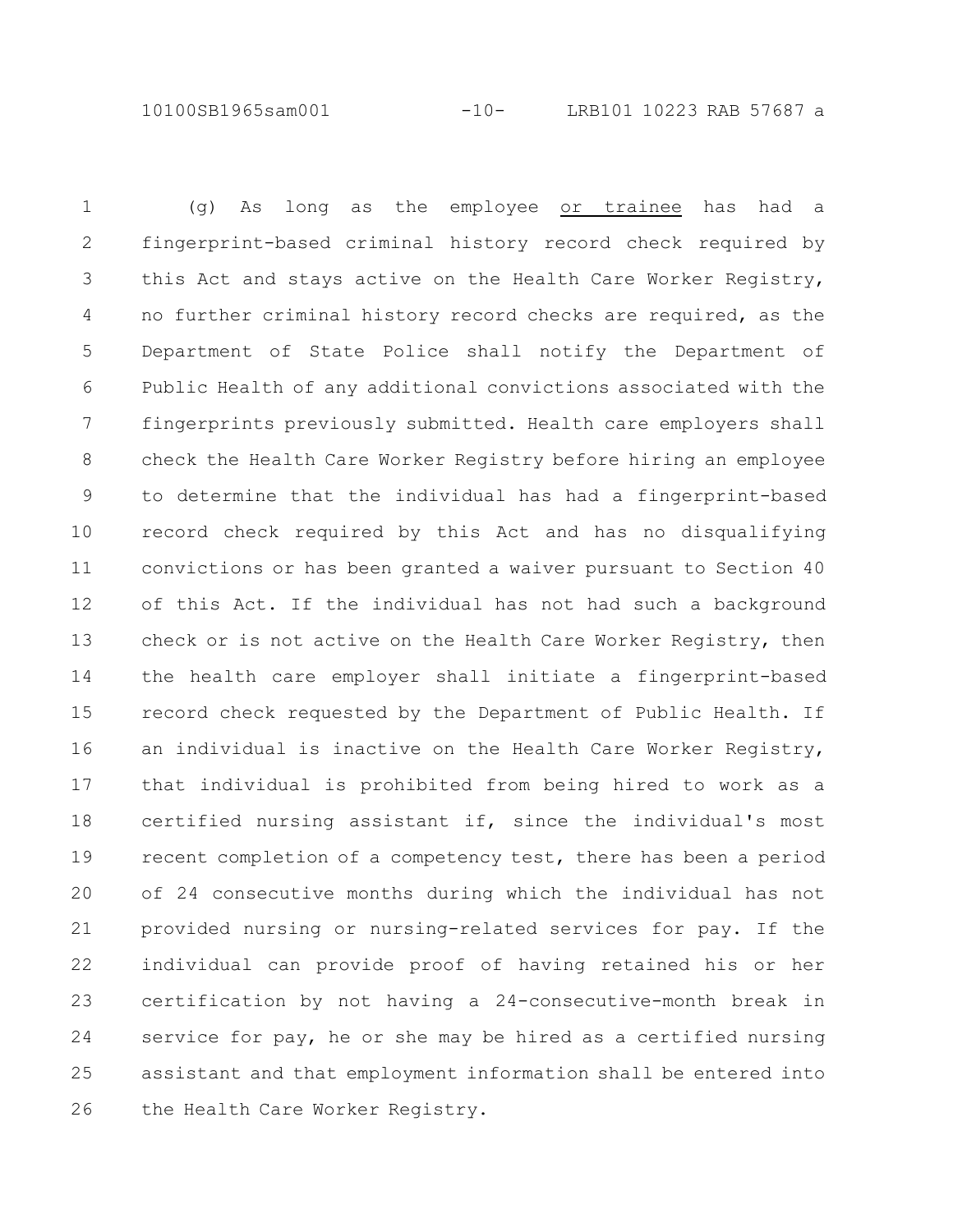10100SB1965sam001 -11- LRB101 10223 RAB 57687 a

(h) On October 1, 2007 or as soon thereafter as is reasonably practical, in the discretion of the Director of Public Health, and thereafter, if the Department of State Police notifies the Department of Public Health that an employee has a new conviction of a disqualifying offense, based upon the fingerprints that were previously submitted, then (i) the Health Care Worker Registry shall notify the employee's last known employer of the offense, (ii) a record of the employee's disqualifying offense shall be entered on the Health Care Worker Registry, and (iii) the individual shall no longer be eligible to work as an employee unless he or she obtains a waiver pursuant to Section 40 of this Act. 1 2 3 4 5 6 7 8 9 10 11 12

(i) On October 1, 2007, or as soon thereafter, in the discretion of the Director of Public Health, as is reasonably practical, and thereafter, each direct care employer or its designee shall provide an employment verification for each employee no less than annually. The direct care employer or its designee shall log into the Health Care Worker Registry through a secure login. The health care employer or its designee shall indicate employment and termination dates within 30 days after hiring or terminating an employee, as well as the employment category and type. Failure to comply with this subsection (i) constitutes a licensing violation. A fine of up to \$500 may be imposed for failure to maintain these records. This information shall be used by the Department of Public Health to notify the last known employer of any disqualifying offenses that are 13 14 15 16 17 18 19 20 21 22 23 24 25 26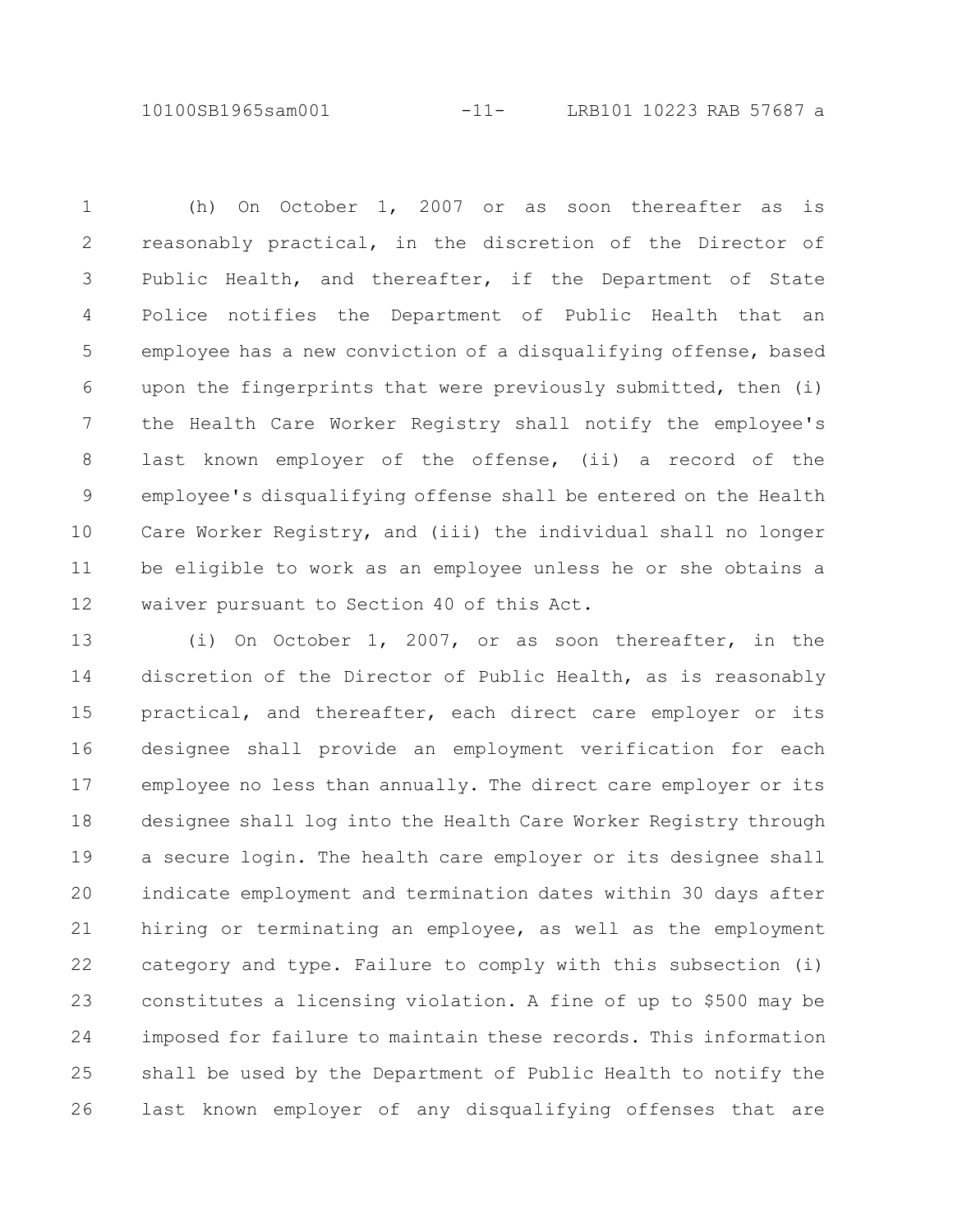1

reported by the Department of State Police.

(j) In the event that an applicant or employee has a waiver for one or more disqualifying offenses pursuant to Section 40 of this Act and he or she is otherwise eligible to work, the Health Care Worker Registry shall indicate that the applicant or employee is eligible to work and that additional information is available on the Health Care Worker Registry. The Health Care Worker Registry may indicate that the applicant or employee has received a waiver. 2 3 4 5 6 7 8 9

(k) The student, applicant, or employee shall be notified of each of the following whenever a fingerprint-based criminal history records check is required: 10 11 12

(1) That the educational entity, health care employer, or long-term care facility shall initiate a fingerprint-based criminal history record check required by this Act of the student, applicant, or employee. 13 14 15 16

(2) That the student, applicant, or employee has a right to obtain a copy of the criminal records report that indicates a conviction for a disqualifying offense and challenge the accuracy and completeness of the report through an established Department of State Police procedure of Access and Review. 17 18 19 20 21 22

(3) That the applicant, if hired conditionally, may be terminated if the criminal records report indicates that the applicant has a record of a conviction of any of the criminal offenses enumerated in Section 25, unless the 23 24 25 26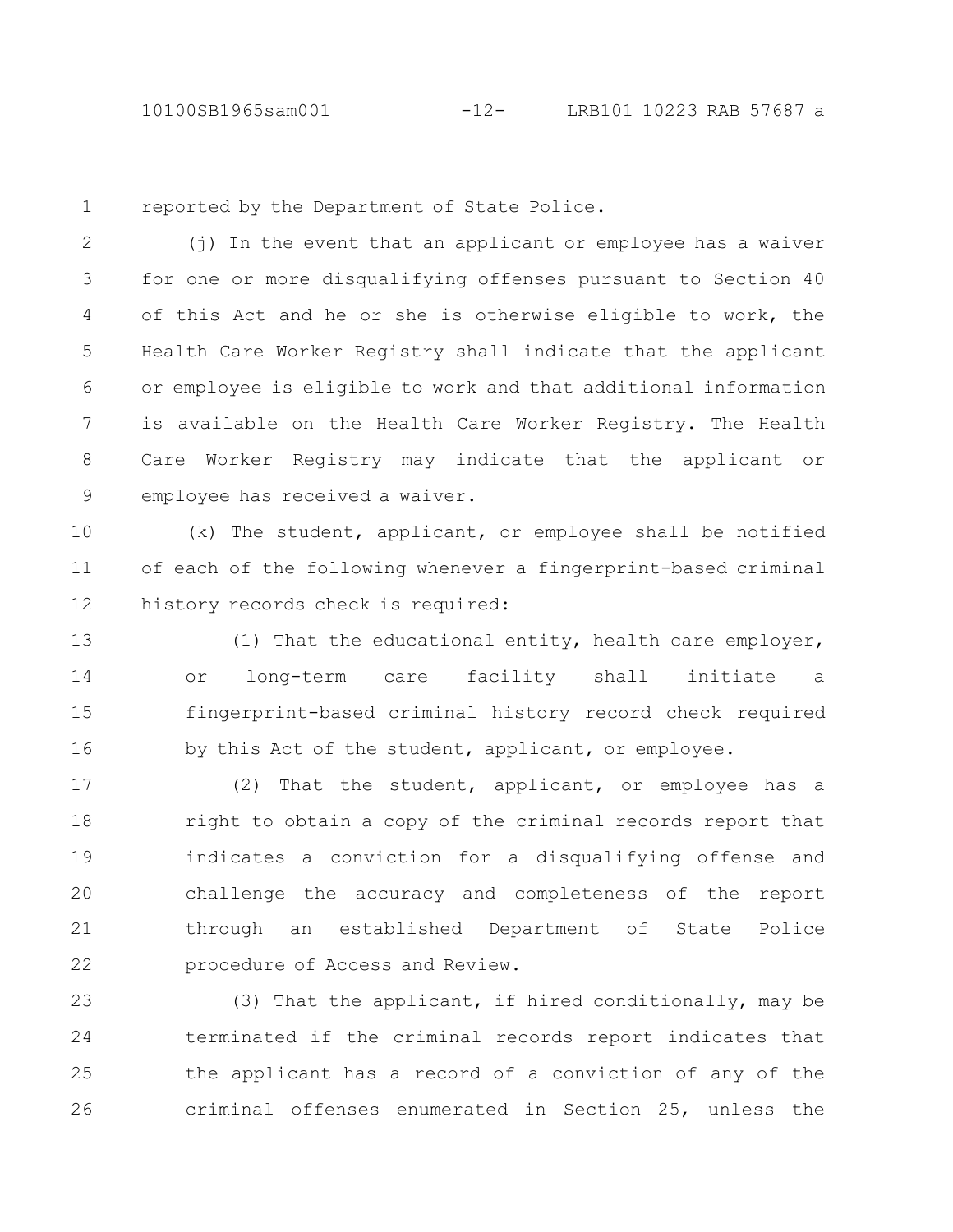applicant obtains a waiver pursuant to Section 40 of this Act. 1 2

(4) That the applicant, if not hired conditionally, shall not be hired if the criminal records report indicates that the applicant has a record of a conviction of any of the criminal offenses enumerated in Section 25, unless the applicant obtains a waiver pursuant to Section 40 of this Act. 3 4 5 6 7 8

(5) That the employee shall be terminated if the criminal records report indicates that the employee has a record of a conviction of any of the criminal offenses enumerated in Section 25. 9 10 11 12

(6) If, after the employee has originally been determined not to have disqualifying offenses, the employer is notified that the employee has a new conviction(s) of any of the criminal offenses enumerated in Section 25, then the employee shall be terminated. 13 14 15 16 17

(l) A health care employer or long-term care facility may conditionally employ an applicant for up to 3 months pending the results of a fingerprint-based criminal history record check requested by the Department of Public Health. 18 19 20 21

(m) The Department of Public Health or an entity responsible for inspecting, licensing, certifying, or registering the health care employer or long-term care facility shall be immune from liability for notices given based on the results of a fingerprint-based criminal history record check. 22 23 24 25 26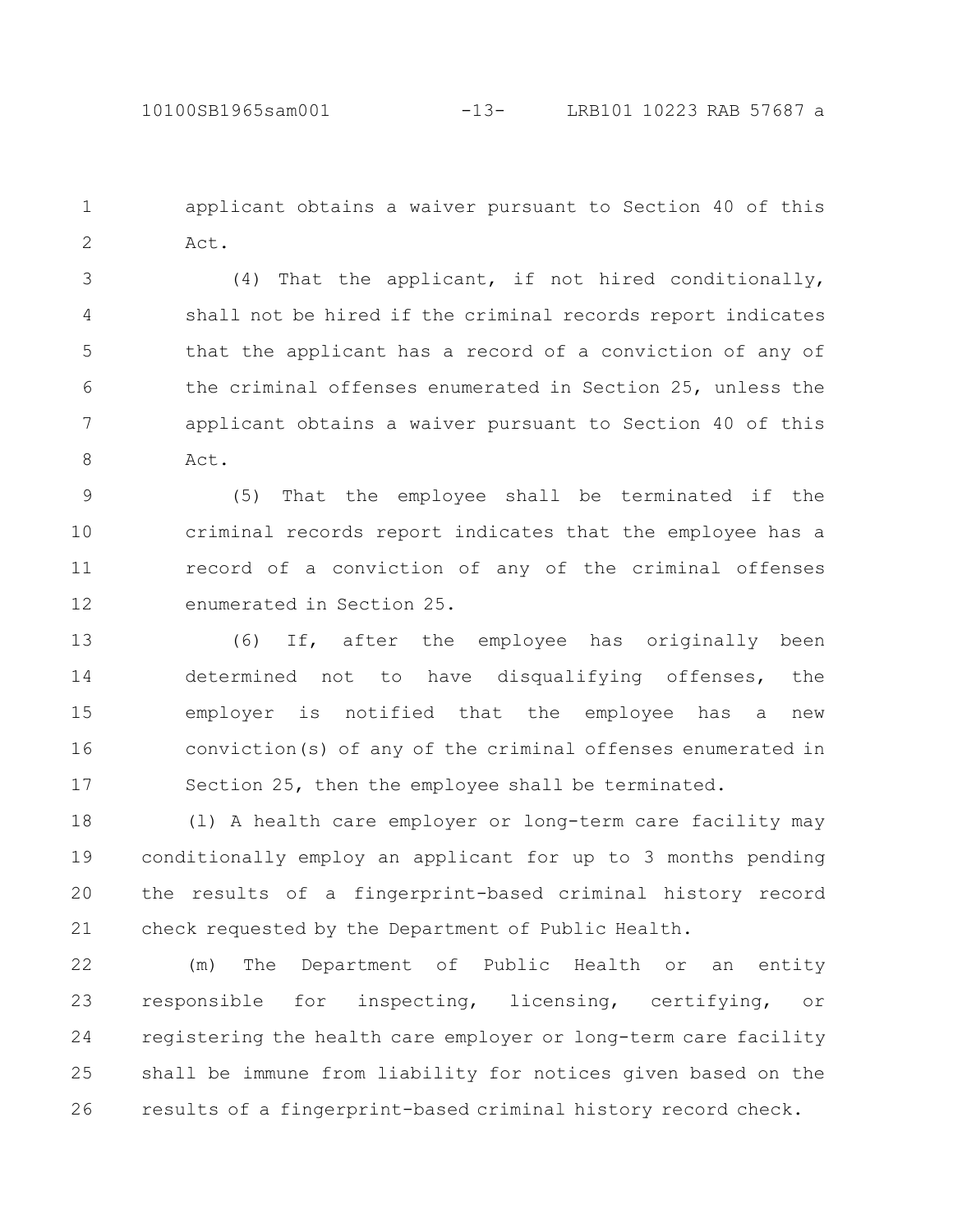| 1            | (n) As used in this Section:                                    |
|--------------|-----------------------------------------------------------------|
| $\mathbf{2}$ | "Workforce intermediaries" means organizations that             |
| 3            | function to provide job training and employment services.       |
| 4            | Workforce intermediaries include institutions of higher         |
| 5            | education, faith-based and community organizations, and         |
| 6            | workforce investment boards.                                    |
| 7            | "Organizations providing pro bono legal services" means         |
| 8            | legal services performed without compensation<br>or<br>at a     |
| $\mathsf 9$  | significantly reduced cost to the recipient that provide        |
| 10           | services designed to help individuals overcome statutory        |
| 11           | barriers that would prevent them from entering positions in the |
| 12           | healthcare industry.                                            |
| 13           | (Source: P.A. 99-872, eff. 1-1-17; 100-432, eff. 8-25-17.)      |
| 14           | $(225$ ILCS $46/40)$                                            |
| 15           | Sec. 40. Waiver.                                                |
| 16           | (a) Any student, applicant, enrollee in a training program,     |
| 17           | individual receiving services from a workforce intermediary or  |
| 18           | organization providing pro bono legal services, or employee     |
| 19           | listed on the Health Care Worker Registry may request a waiver  |
| 20           | of the prohibition against employment by:                       |
| 21           | completing a waiver application on a<br>form<br>(1)             |
| 22           | prescribed by the Department of Public Health;                  |
| 23           | (2) providing a written explanation of each conviction          |
| 24           | to include (i) what happened, (ii) how many years have          |
| 25           | passed since the offense, (iii) the individuals involved,       |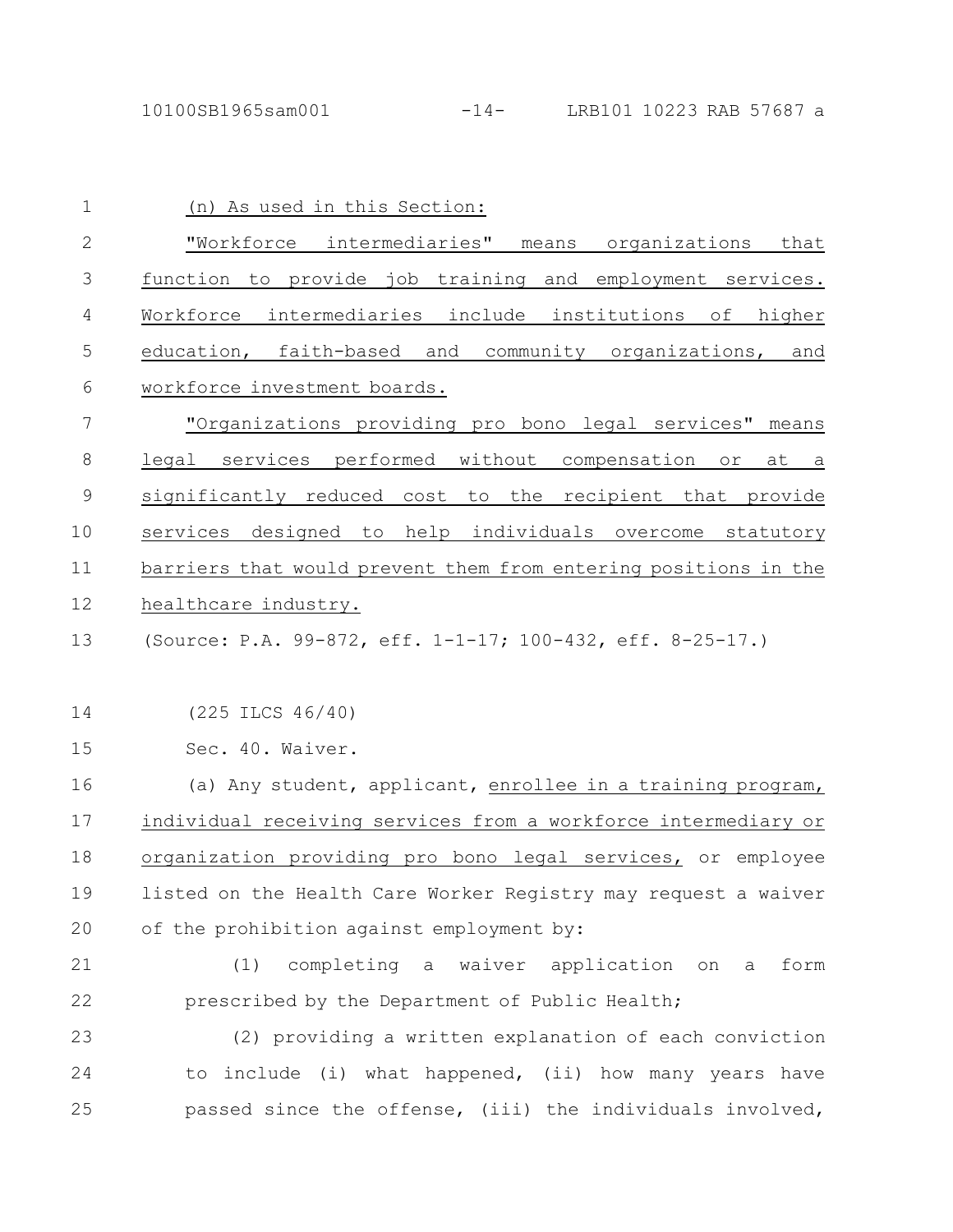(iv) the age of the applicant at the time of the offense, and (v) any other circumstances surrounding the offense; and 1 2 3

(3) providing official documentation showing that all fines have been paid, if applicable and except for in the instance of payment of court-imposed fines or restitution in which the applicant is adhering to a payment schedule, and the date probation or parole was satisfactorily completed, if applicable. 4 5 6 7 8 9

(b) The applicant may, but is not required to, submit employment and character references and any other evidence demonstrating the ability of the applicant or employee to perform the employment responsibilities competently and evidence that the applicant or employee does not pose a threat to the health or safety of residents, patients, or clients. 10 11 12 13 14 15

(c) The Department of Public Health may, at the discretion of the Director of Public Health, grant a waiver to an applicant, student, or employee listed on the Health Care Worker Registry. The Department of Public Health shall act upon the waiver request within 30 days of receipt of all necessary information, as defined by rule. The Department of Public Health shall send an applicant, student, or employee written notification of its decision whether to grant a waiver, including listing the specific disqualifying offenses for which the waiver is being granted or denied. The Department shall issue additional copies of this written notification upon 16 17 18 19 20 21 22 23 24 25 26